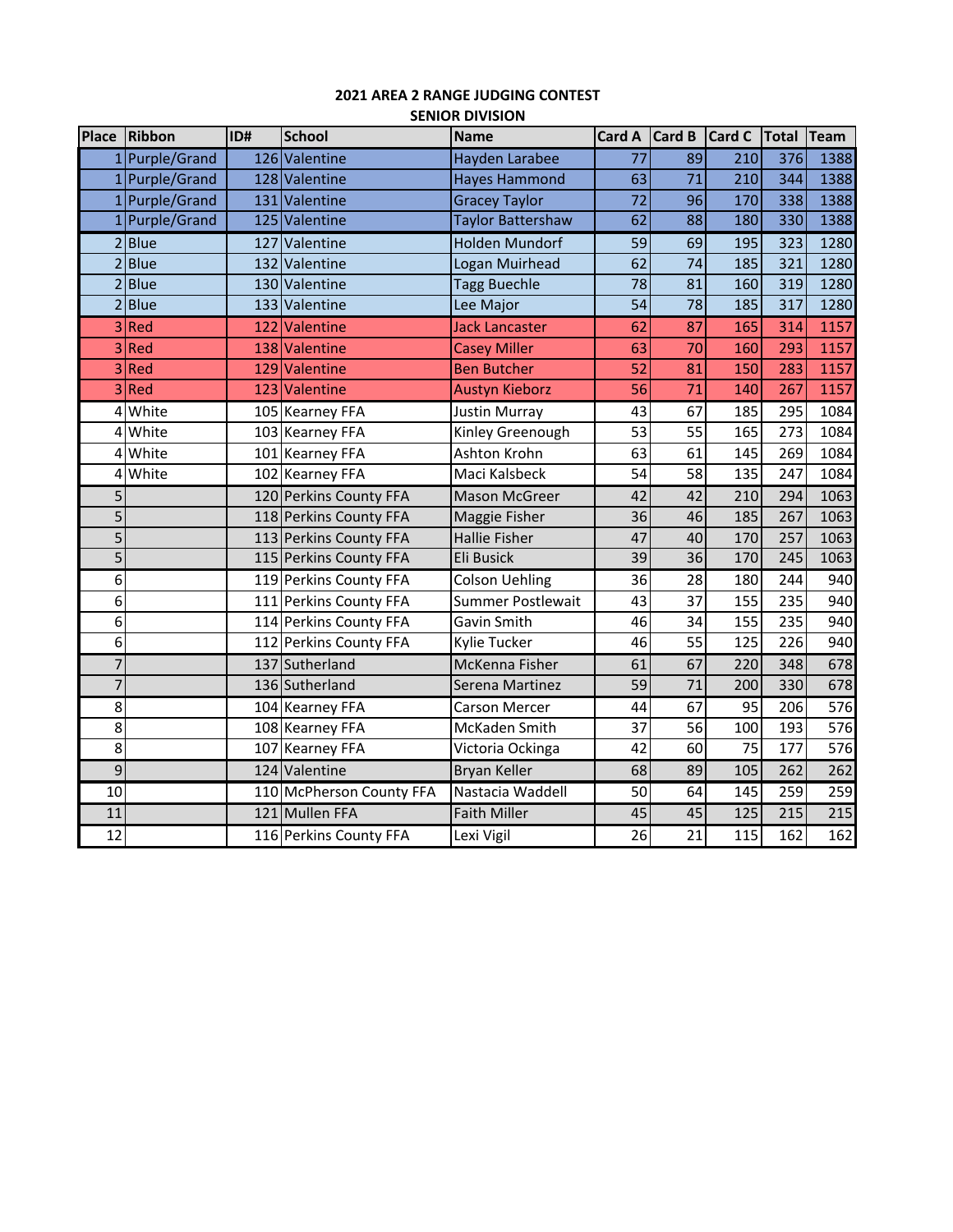# **2021 AREA 2 RANGE JUDGING CONTEST SENIOR DIVISION ‐ Individual Results**

| Place<br><b>Ribbon</b><br>ID# |                          | <b>School</b> | <b>Name</b>              | Card A                   | Card B | Card C | Total |     |
|-------------------------------|--------------------------|---------------|--------------------------|--------------------------|--------|--------|-------|-----|
|                               | $1$ Purple               |               | 126 Valentine            | Hayden Larabee           | 77     | 89     | 210   | 376 |
|                               | 2 Blue<br>137 Sutherland |               | McKenna Fisher           | 61                       | 67     | 220    | 348   |     |
|                               | 3 Red                    |               | 128 Valentine            | <b>Hayes Hammond</b>     | 63     | 71     | 210   | 344 |
| 4                             | White                    |               | 131 Valentine            | <b>Gracey Taylor</b>     | 72     | 96     | 170   | 338 |
| 5                             | Green                    |               | 125 Valentine            | <b>Taylor Battershaw</b> | 62     | 88     | 180   | 330 |
| 5                             | Green                    |               | 136 Sutherland           | <b>Serena Martinez</b>   | 59     | 71     | 200   | 330 |
| 7                             | Green                    | 127           | Valentine                | <b>Holden Mundorf</b>    | 59     | 69     | 195   | 323 |
| 8                             | Green                    |               | 132 Valentine            | Logan Muirhead           | 62     | 74     | 185   | 321 |
| 9                             | Green                    |               | 130 Valentine            | <b>Tagg Buechle</b>      | 78     | 81     | 160   | 319 |
| 10                            |                          |               | 133 Valentine            | Lee Major                | 54     | 78     | 185   | 317 |
| 11                            |                          |               | 122 Valentine            | Jack Lancaster           | 62     | 87     | 165   | 314 |
| 12                            |                          |               | 105 Kearney FFA          | <b>Justin Murray</b>     | 43     | 67     | 185   | 295 |
| 13                            |                          |               | 120 Perkins County FFA   | Mason McGreer            | 42     | 42     | 210   | 294 |
| 14                            |                          |               | 138 Valentine            | Casey Miller             | 63     | 70     | 160   | 293 |
| 15                            |                          |               | 129 Valentine            | <b>Ben Butcher</b>       | 52     | 81     | 150   | 283 |
| 16                            |                          |               | 103 Kearney FFA          | Kinley Greenough         | 53     | 55     | 165   | 273 |
| 17                            |                          |               | 101 Kearney FFA          | Ashton Krohn             | 63     | 61     | 145   | 269 |
| 18                            |                          |               | 118 Perkins County FFA   | Maggie Fisher            | 36     | 46     | 185   | 267 |
| 18                            |                          |               | 123 Valentine            | Austyn Kieborz           | 56     | 71     | 140   | 267 |
| 20                            |                          |               | 124 Valentine            | Bryan Keller             | 68     | 89     | 105   | 262 |
| 21                            |                          |               | 110 McPherson County FFA | Nastacia Waddell         | 50     | 64     | 145   | 259 |
| 22                            |                          |               | 113 Perkins County FFA   | <b>Hallie Fisher</b>     | 47     | 40     | 170   | 257 |
| 23                            |                          |               | 102 Kearney FFA          | Maci Kalsbeck            | 54     | 58     | 135   | 247 |
| 24                            |                          |               | 115 Perkins County FFA   | Eli Busick               | 39     | 36     | 170   | 245 |
| 25                            |                          |               | 119 Perkins County FFA   | <b>Colson Uehling</b>    | 36     | 28     | 180   | 244 |
| 26                            |                          |               | 111 Perkins County FFA   | <b>Summer Postlewait</b> | 43     | 37     | 155   | 235 |
| 26                            |                          |               | 114 Perkins County FFA   | Gavin Smith              | 46     | 34     | 155   | 235 |
| 28                            |                          |               | 112 Perkins County FFA   | Kylie Tucker             | 46     | 55     | 125   | 226 |
| 29                            |                          |               | 121 Mullen FFA           | <b>Faith Miller</b>      | 45     | 45     | 125   | 215 |
| 30                            |                          |               | 104 Kearney FFA          | Carson Mercer            | 44     | 67     | 95    | 206 |
| 31                            |                          |               | 108 Kearney FFA          | McKaden Smith            | 37     | 56     | 100   | 193 |
| 32                            |                          |               | 107 Kearney FFA          | Victoria Ockinga         | 42     | 60     | 75    | 177 |
| 33                            |                          |               | 116 Perkins County FFA   | Lexi Vigil               | 26     | 21     | 115   | 162 |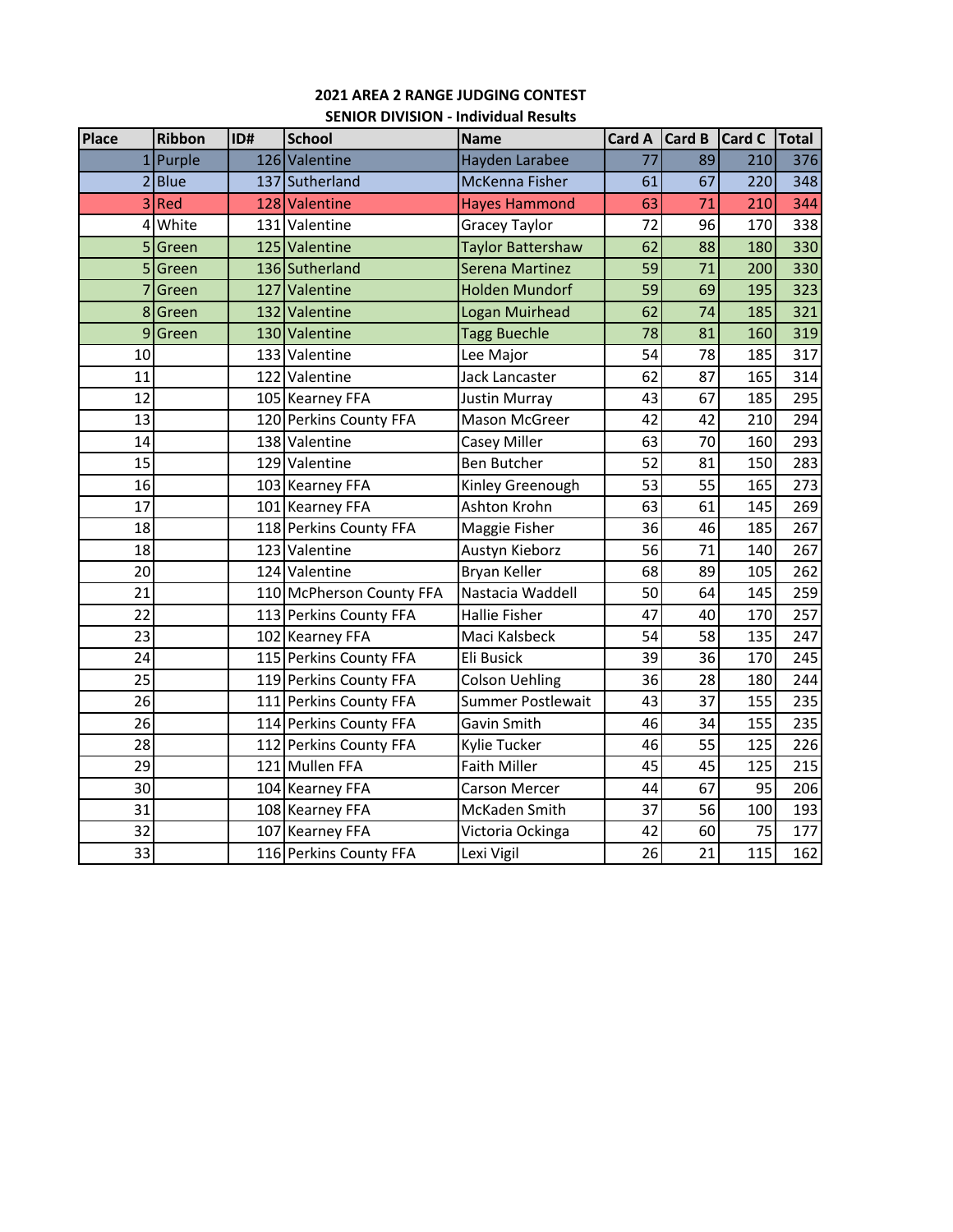# **2021 AREA RANGE JUDGING CONTEST JUNIOR DIVISION ‐ Team Results**

|                | Place Ribbon ID# School |                          | <b>Name</b>                 | <b>Card A</b> |    | Card B Card C Total Team |     |      |
|----------------|-------------------------|--------------------------|-----------------------------|---------------|----|--------------------------|-----|------|
|                | $1$ Purple              | 549 Valentine            | Addi Kierl                  | 67            | 97 | 220                      | 384 | 1378 |
|                | 1 Purple                | 556 Valentine            | Seth Vavra                  | 60            | 73 | 215                      | 348 | 1378 |
|                | $1$ Purple              | 555 Valentine            | <b>Preston Stoeger</b>      | 63            | 85 | 180                      | 328 | 1378 |
| 1              | Purple                  | 534 Valentine            | Brayden Battershaw          | 52            | 61 | 205                      | 318 | 1378 |
|                | 2 Blue                  | 539 Valentine            | Doc Lancaster               | 67            | 82 | 160                      | 309 | 1206 |
| 2              | <b>Blue</b>             | 543 Valentine            | <b>Cadence Swanson</b>      | 64            | 79 | 165                      | 308 | 1206 |
| $\overline{2}$ | <b>Blue</b>             | 552 Valentine            | Dane Pilakowski             | 51            | 69 | 175                      | 295 | 1206 |
| 2              | <b>Blue</b>             | 557 Valentine            | <b>Hailey Witte</b>         | 66            | 93 | 135                      | 294 | 1206 |
|                | 3Red                    | 548 Valentine            | <b>Kinsey Buechle</b>       | 61            | 77 | 150                      | 288 | 1115 |
| 3              | Red                     | 553 Valentine            | <b>Bella Ringhoff</b>       | 61            | 81 | 140                      | 282 | 1115 |
| 3              | Red                     | 547 Valentine            | <b>Quinton Nelson</b>       | 63            | 67 | 150                      | 280 | 1115 |
| 3              | Red                     | 538 Valentine            | <b>Emma Kreuther</b>        | 58            | 67 | 140                      | 265 | 1115 |
| 4              | White                   | 523 McPherson County FFA | <b>Isaac Goosey</b>         | 64            | 74 | 195                      | 333 | 1097 |
| 4              | White                   | 526 McPherson County FFA | Saije Phelps                | 50            | 76 | 145                      | 271 | 1097 |
|                | 4 White                 | 518 McPherson County FFA | Kaden Blake                 | 48            | 72 | 130                      | 250 | 1097 |
|                | 4 White                 | 530 McPherson County FFA | Klaire Ward                 | 41            | 62 | 140                      | 243 | 1097 |
| 5              |                         | 506 Wallace FFA          | Ryleigh Hanson              | 57            | 44 | 190                      | 291 | 1039 |
| 5              |                         | 509 Wallace FFA          | <b>Mallory McConnell</b>    | 53            | 52 | 160                      | 265 | 1039 |
| 5              |                         | 508 Wallace FFA          | <b>Kendall McClintock</b>   | 40            | 43 | 160                      | 243 | 1039 |
| 5              |                         | 512 Wallace FFA          | Ashley Robertson            | 54            | 56 | 130                      | 240 | 1039 |
| 6              |                         | 533 Valentine            | Kennedie Assman             | 56            | 80 | 110                      | 246 | 948  |
| 6              |                         | 537 Valentine            | Jennalee Garwood            | 54            | 67 | 120                      | 241 | 948  |
| 6              |                         | 551 Valentine            | Lexi Long                   | 50            | 68 | 115                      | 233 | 948  |
| 6              |                         | 540 Valentine            | Kimberly McGinley           | 56            | 67 | 105                      | 228 | 948  |
| 7              |                         | 536 Valentine            | John Fulton                 | 55            | 71 | 100                      | 226 | 883  |
| 7              |                         | 544 Valentine            | Thane Taylor                | 44            | 78 | 100                      | 222 | 883  |
| 7              |                         | 542 Valentine            | <b>Robert Ross</b>          | 54            | 59 | 105                      | 218 | 883  |
| 7              |                         | 554 Valentine            | Will Sprenger               | 54            | 63 | 100                      | 217 | 883  |
| 8              |                         | 522 McPherson County FFA | <b>Brooklynn Fisher</b>     | 47            | 69 | 120                      | 236 | 881  |
| 8              |                         | 528 McPherson County FFA | Rachael Kemp                | 48            | 58 | 130                      | 236 | 881  |
| 8              |                         | 529 McPherson County FFA | <b>Brayden McNutt</b>       | 50            | 53 | 115                      | 218 | 881  |
| 8              |                         | 520 McPherson County FFA | William Anderson            | 44            | 42 | 105                      | 191 | 881  |
| $\mathsf 9$    |                         | 510 Wallace FFA          | Mason Messersmith           | 42            | 36 | 160                      | 238 | 825  |
| $\mathsf 9$    |                         | 505 Wallace FFA          | Devin Giesselman            | 48            | 59 | 115                      | 222 | 825  |
| $\mathsf 9$    |                         | 504 Wallace FFA          | Jason Fischer               | 36            | 41 | 110                      | 187 | 825  |
| 9              |                         | 513 Wallace FFA          | Alexxander Russell-Robinson | 42            | 41 | 95                       | 178 | 825  |
| 10             |                         | 546 Valentine            | <b>Isaac Watson</b>         | 57            | 73 | 85                       | 215 | 763  |
| 10             |                         | 535 Valentine            | Clayton Elliott             | 62            | 74 | 75                       | 211 | 763  |
| 10             |                         | 545 Valentine            | <b>Taryn Tinant</b>         | 53            | 72 | 65                       | 190 | 763  |
| 10             |                         | 541 Valentine            | Logan Radant                | 46            | 56 | 45                       | 147 | 763  |
| 11             |                         | 525 McPherson County FFA | <b>Colton Miller</b>        | 28            | 41 | 85                       | 154 | 565  |
| 11             |                         | 521 McPherson County FFA | Joseph Brannan              | 31            | 40 | 70                       | 141 | 565  |
| 11             |                         | 527 McPherson County FFA | Levi Goosey                 | 34            | 40 | 65                       | 139 | 565  |
| 11             |                         | 524 McPherson County FFA | Corbin Miller               | 24            | 32 | 75                       | 131 | 565  |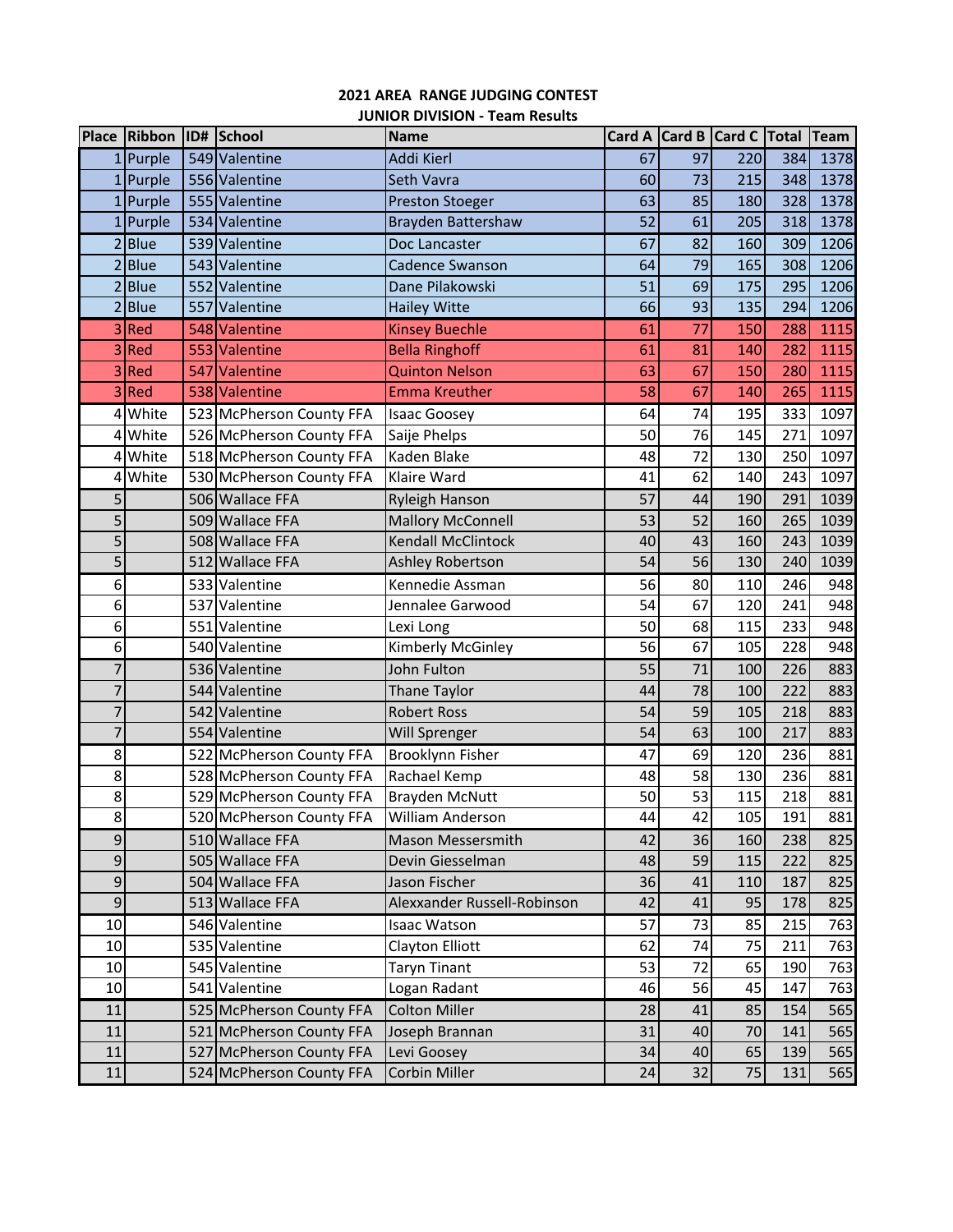|                 | Place Ribbon ID# School |                          | <b>Name</b>         | Card A Card B Card C Total Team |                 |     |     |            |
|-----------------|-------------------------|--------------------------|---------------------|---------------------------------|-----------------|-----|-----|------------|
| 12I             |                         | 515 Thedford FFA         | Tyson Hickman       | 47                              | 62              | 195 | 304 | 552        |
| 12I             |                         | 517 Thedford FFA         | Damian Ramage       | 42                              | 51              | 155 | 248 | 552        |
| 13              |                         | 559 Sutherland           | <b>Boone Snyder</b> | 54                              | 65              | 130 | 249 | 479        |
| 13              |                         | 558 Sutherland           | <b>Story Rasby</b>  | 55                              | 65I             | 110 | 230 | 479        |
| 14              |                         | 501 Kearney FFA          | Tayah Sackett       | 36                              | 45              | 135 | 216 | 389        |
| 14              |                         | 502 Kearney FFA          | Alyvia Shulta-Ramer | 44                              | 59              | 70  | 173 | 389        |
| 15 <sub>l</sub> |                         | 507 Wallace FFA          | Booker Lehman       | 34                              | 31              | 90  | 155 | 155        |
| 16I             |                         | 519 McPherson County FFA | <b>Tara Phelps</b>  | 35                              | 43 <sub>l</sub> | 40  | 118 | <b>118</b> |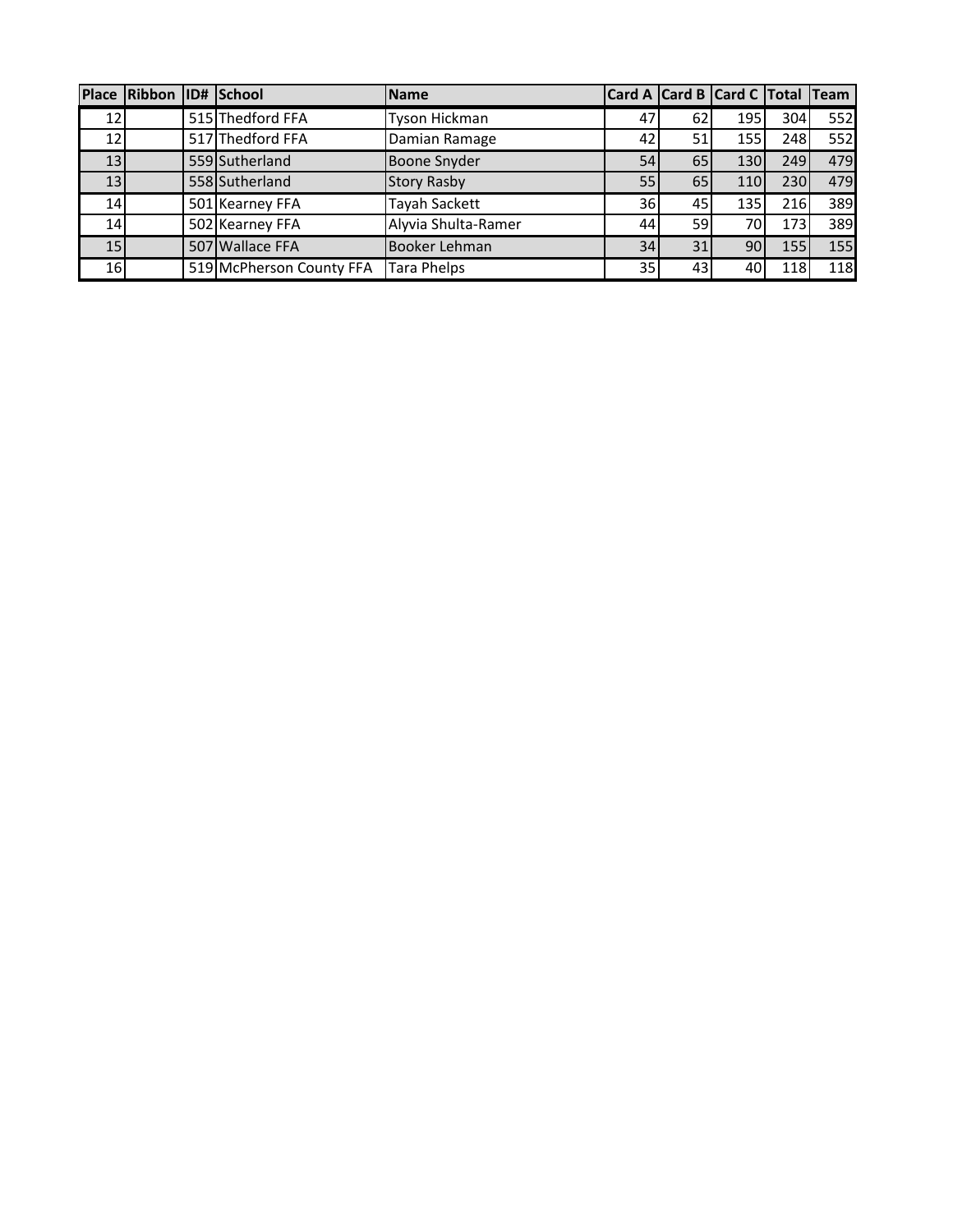# **2021 AREA 2 RANGE JUDGING CONTEST JUNIOR DIVISION ‐ Individual Results**

| Place | Ribbon       | ID# | School                   | <b>Name</b>                 | Card A | Card B | Card C | <b>Total</b> |
|-------|--------------|-----|--------------------------|-----------------------------|--------|--------|--------|--------------|
|       | Grand/Purple |     | 549 Valentine            | <b>Addi Kierl</b>           | 67     | 97     | 220    | 384          |
|       | 2 Blue       |     | 556 Valentine            | Seth Vavra                  | 60     | 73     | 215    | 348          |
|       | 3 Red        |     | 523 McPherson County FFA | <b>Isaac Goosey</b>         | 64     | 74     | 195    | 333          |
| 4     | White        |     | 555 Valentine            | Preston Stoeger             | 63     | 85     | 180    | 328          |
| 5     | Green        |     | 534 Valentine            | <b>Brayden Battershaw</b>   | 52     | 61     | 205    | 318          |
| 6     | Green        |     | 539 Valentine            | Doc Lancaster               | 67     | 82     | 160    | 309          |
|       | Green        |     | 543 Valentine            | <b>Cadence Swanson</b>      | 64     | 79     | 165    | 308          |
| 8     | Green        |     | 515 Thedford FFA         | <b>Tyson Hickman</b>        | 47     | 62     | 195    | 304          |
| 9     | Green        |     | 552 Valentine            | Dane Pilakowski             | 51     | 69     | 175    | 295          |
| 10    | Green        |     | 557 Valentine            | <b>Hailey Witte</b>         | 66     | 93     | 135    | 294          |
| 11    | Green        |     | 506 Wallace FFA          | <b>Ryleigh Hanson</b>       | 57     | 44     | 190    | 291          |
| 12    | Green        |     | 548 Valentine            | <b>Kinsey Buechle</b>       | 61     | 77     | 150    | 288          |
| 13    | Green        |     | 553 Valentine            | <b>Bella Ringhoff</b>       | 61     | 81     | 140    | 282          |
| 14    |              |     | 547 Valentine            | <b>Quinton Nelson</b>       | 63     | 67     | 150    | 280          |
| 15    |              |     | 526 McPherson County FFA | Saije Phelps                | 50     | 76     | 145    | 271          |
| 16    |              |     | 509 Wallace FFA          | <b>Mallory McConnell</b>    | 53     | 52     | 160    | 265          |
| 16    |              |     | 538 Valentine            | Emma Kreuther               | 58     | 67     | 140    | 265          |
| 18    |              |     | 518 McPherson County FFA | Kaden Blake                 | 48     | 72     | 130    | 250          |
| 19    |              |     | 559 Sutherland           | Boone Snyder                | 54     | 65     | 130    | 249          |
| 20    |              |     | 517 Thedford FFA         | Damian Ramage               | 42     | 51     | 155    | 248          |
| 21    |              |     | 533 McPherson County FFA | Kennedie Assman             | 56     | 80     | 110    | 246          |
| 22    |              |     | 508 Wallace FFA          | <b>Kendall McClintock</b>   | 40     | 43     | 160    | 243          |
| 22    |              |     | 530 McPherson County FFA | Klaire Ward                 | 41     | 62     | 140    | 243          |
| 24    |              |     | 537 Valentine            | Jennalee Garwood            | 54     | 67     | 120    | 241          |
| 25    |              |     | 512 Wallace FFA          | Ashley Robertson            | 54     | 56     | 130    | 240          |
| 26    |              |     | 510 Wallace FFA          | Mason Messersmith           | 42     | 36     | 160    | 238          |
| 27    |              |     | 522 McPherson County FFA | Brooklynn Fisher            | 47     | 69     | 120    | 236          |
| 27    |              |     | 528 McPherson County FFA | Rachael Kemp                | 48     | 58     | 130    | 236          |
| 29    |              |     | 551 Valentine            | Lexi Long                   | 50     | 68     | 115    | 233          |
| 30    |              |     | 558 Valentine            | <b>Story Rasby</b>          | 55     | 65     | 110    | 230          |
| 31    |              |     | 540 Valentine            | Kimberly McGinley           | 56     | 67     | 105    | 228          |
| 32    |              |     | 536 Valentine            | John Fulton                 | 55     | 71     | 100    | 226          |
| 33    |              |     | 505 Wallace FFA          | Devin Giesselman            | 48     | 59     | 115    | 222          |
| 33    |              |     | 544 Valentine            | Thane Taylor                | 44     | 78     | 100    | 222          |
| 35    |              |     | 529 McPherson County FFA | <b>Brayden McNutt</b>       | 50     | 53     | 115    | 218          |
| 35    |              |     | 542 Valentine            | Robert Ross                 | 54     | 59     | 105    | 218          |
| 37    |              |     | 554 Valentine            | Will Sprenger               | 54     | 63     | 100    | 217          |
| 38    |              |     | 501 Kearney FFA          | Tayah Sackett               | 36     | 45     | 135    | 216          |
| 39    |              |     | 546 Valentine            | Isaac Watson                | 57     | 73     | 85     | 215          |
| 40    |              |     | 535 Valentine            | <b>Clayton Elliott</b>      | 62     | 74     | 75     | 211          |
| 41    |              |     | 520 McPherson County FFA | <b>William Anderson</b>     | 44     | 42     | 105    | 191          |
| 42    |              |     | 545 Valentine            | <b>Taryn Tinant</b>         | 53     | 72     | 65     | 190          |
| 43    |              |     | 504 Wallace FFA          | Jason Fischer               | 36     | 41     | 110    | 187          |
| 44    |              |     | 513 Wallace FFA          | Alexxander Russell-Robinson | 42     | 41     | 95     | 178          |
| 45    |              |     | 502 Kearney FFA          | Alyvia Shulta-Ramer         | 44     | 59     | 70     | 173          |
| 46    |              |     | 507 Wallace FFA          | Booker Lehman               | 34     | 31     | 90     | 155          |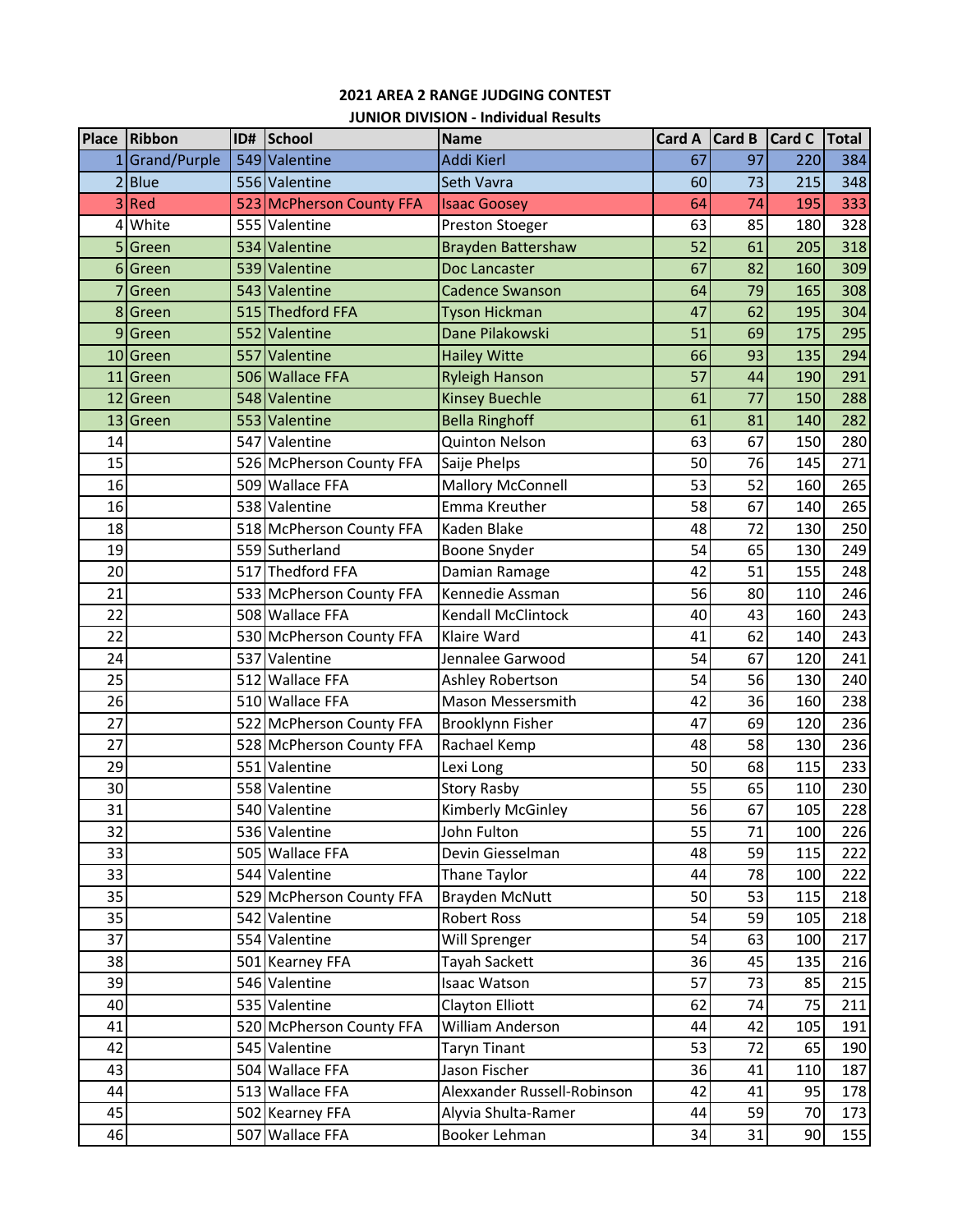|                 | Place Ribbon | <b>ID# School</b>        | <b>Name</b>        |    |           | Card A Card B Card C Total |     |
|-----------------|--------------|--------------------------|--------------------|----|-----------|----------------------------|-----|
| 47              |              | 525 McPherson County FFA | Colton Miller      | 28 | 41        | 85                         | 154 |
| 48              |              | 541 Valentine            | Logan Radant       | 46 | <b>56</b> | 45                         | 147 |
| 49              |              | 521 McPherson County FFA | Joseph Brannan     | 31 | 40        | 70I                        | 141 |
| <b>50</b>       |              | 527 McPherson County FFA | Levi Goosey        | 34 | 40        | 65                         | 139 |
| 51              |              | 524 McPherson County FFA | Corbin Miller      | 24 | 32        | 75 I                       | 131 |
| 52 <sub>1</sub> |              | 519 McPherson County FFA | <b>Tara Phelps</b> | 35 | 43        | 40                         | 118 |